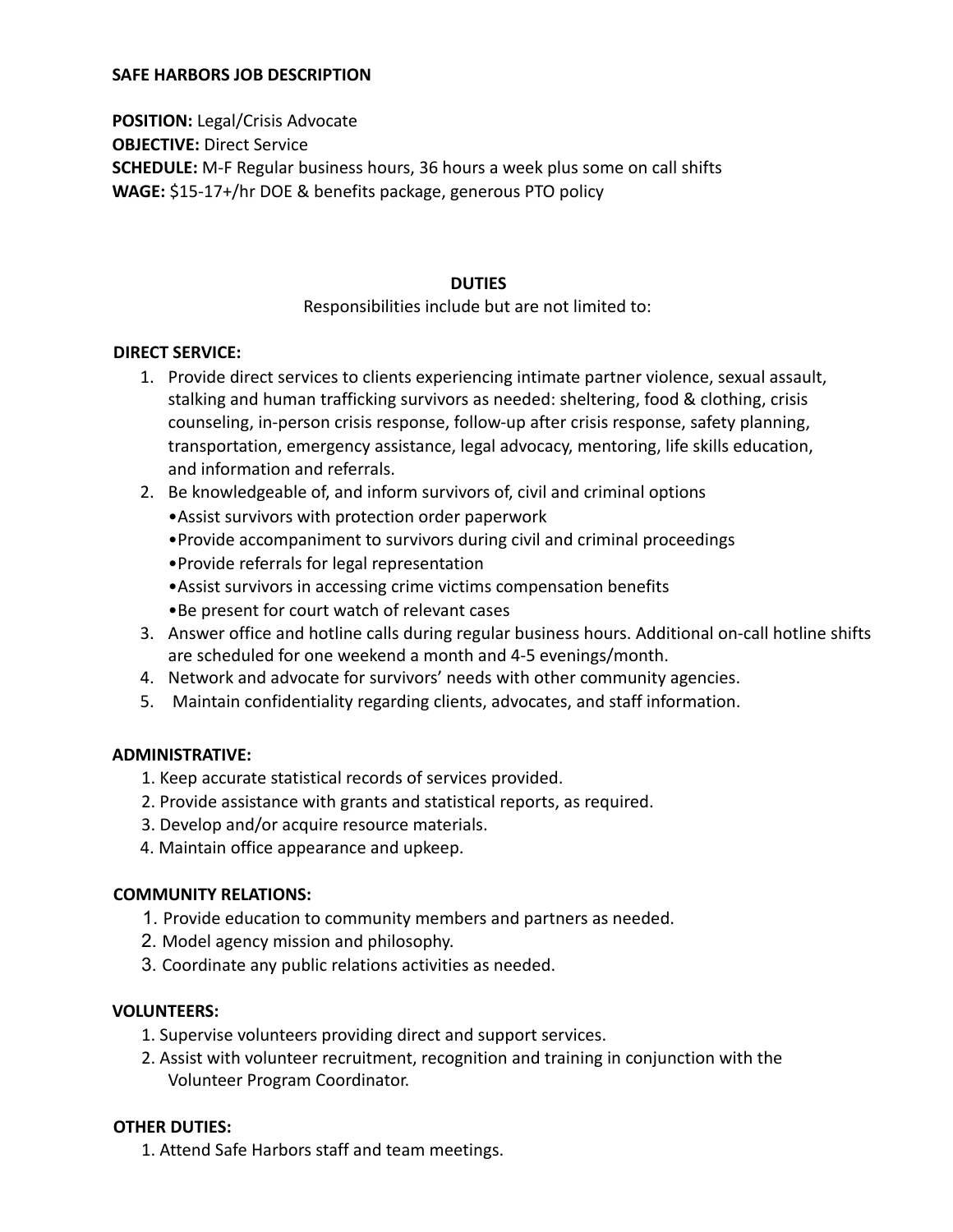- 2. Attend additional educational opportunities, as needed or requested.
- 3. Assist with special projects or duties as assigned.

# **QUALIFICATIONS**

To perform this job successfully, an individual must be able to perform each essential duty satisfactorily. The requirements listed below are representative of the knowledge, skill, and/or ability required. Reasonable accommodations may be made to enable individuals with disabilities to perform the essential functions.

# **EDUCATION and/or EXPERIENCE**

One to two years working in family or intimate partner violence, anti-oppression, child development or related social services experience and/or training; related Bachelor's degree from four-year college or university; or **equivalent combination of education and experience.**

# **LANGUAGE SKILLS**

Ability to write reports, business correspondence, and procedure manuals. Ability to effectively present information and respond to questions from groups of clients, volunteers, co-workers, collaborative agencies, and the general public.

#### **REASONING ABILITY**

Ability to solve complex problems, respond quickly in crisis and deal with a variety of concrete variables in situations where only limited standardization exists. Ability to interpret a variety of instructions furnished in writing, orally, or by diagram.

# **PHYSICAL DEMANDS**

The physical demands described here are representative of those that must be met by an employee to successfully perform the essential functions of this job. Reasonable accommodations may be made to enable individuals with disabilities to perform the essential functions. While performing the duties of this job, the employee is regularly required to talk or hear while communicating verbally with individuals in person or on the telephone. The employee frequently is required to sit while doing peer counsels or taking hotline calls. The employee is occasionally required to stand; walk; use hands; reach with hands and arms; climb or balance; and stoop, kneel, or crouch. The employee must occasionally lift and/or move up to 50 pounds of equipment and/or supplies. Specific vision abilities required by this job for driving and computer work include: close vision, distance vision, peripheral vision, depth perception, and ability to adjust focus.

# **WORK ENVIRONMENT**

The work environment characteristics described here are representative of those an employee encounters while performing the essential functions of this job. Reasonable accommodations may be made to enable individuals with disabilities to perform the essential functions. The noise level in the work environment is usually moderate, as exists in a typical business place with ringing phones, many people speaking at once, copiers, fax machines and printers.

#### **WORKING CONDITIONS**

Involves exposure to violence, often including graphic descriptions of heinous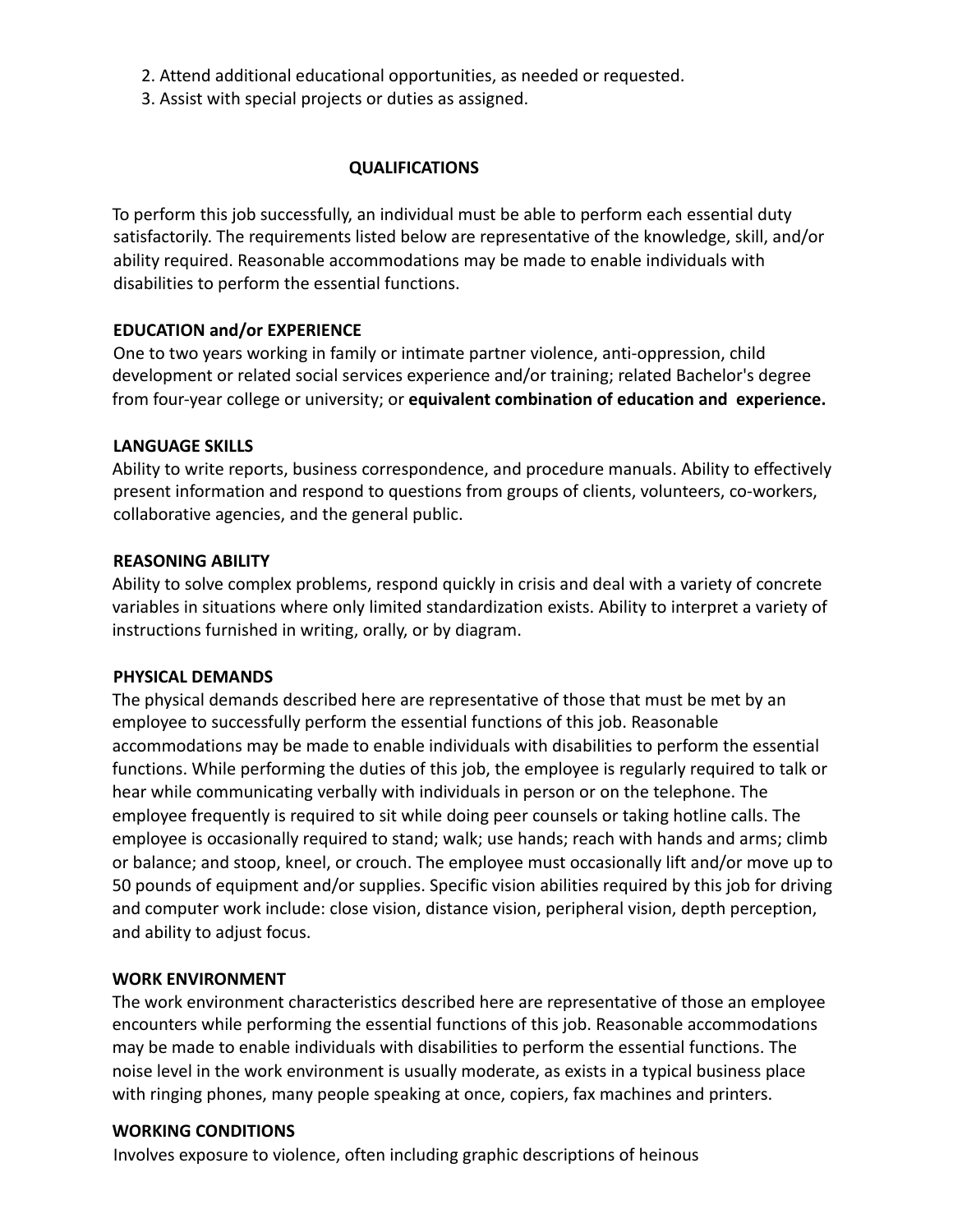crimes against children and adults. The employee will work occasional weekends or holidays due to the on call and first responder nature of the position.

# **INTERPERSONAL**

Ability to communicate professionally and effectively, act professionally and ethically at all times and maintain positive and productive working relationships with colleagues. Well organized, flexible, and able to function independently. Ability to maintain a non-judgmental attitude when working with others whose values and beliefs may be in contrast to the advocate's values and beliefs, maintain confidentiality, be able to function under stressful conditions, be able to work independently, consistently demonstrate effective listening skills and common sense. Tolerant of frequent interruptions. Must demonstrate a courteous, caring and understanding attitude towards clients, co-workers, visitors, other agencies' personnel, and volunteers.

#### PREREQUISITES

- 1. Ability and desire to work with a broad range of people from diverse backgrounds and life experiences.
- 2. Flexibility and sense of humor.
- 3. Ability to organize program details.
- 4. Ability to work under stress and respond effectively to crisis situations.
- 5. Ability to demonstrate initiative and handle a diverse workload.
- 6. Good problem solving skills.
- 7. Reliable, responsible, energetic.
- 8. Ability to practice and demonstrate good self-care to address job stress.
- 9. Proficiency on appropriate software and Internet.

# REQUIRED FOR HIRE

- 1. Complete Oregon Core Advocate 40-hour training.
- 2. Pass criminal background check, other background checks as required.
- 3. Sign binding confidentiality agreement.
- 4. Valid Oregon Driver's License.

Safe Harbors provides equal employment opportunities (EEO) to all employees and applicants for employment without regard to race, color, religion, sex, gender, sexual orientation, national origin, age, (dis)ability or genetics. In addition to federal law requirements, Safe Harbors complies with applicable state and local laws governing nondiscrimination in employment in every location in which the organization has facilities.

To apply for this position please email your resume, and cover letter that includes responses to the questions below to:

# [mel@wcsafeharbors.com](mailto:mel@wcsafeharbors.com)

Please include a cover letter that answers the following questions and send it with your resume.